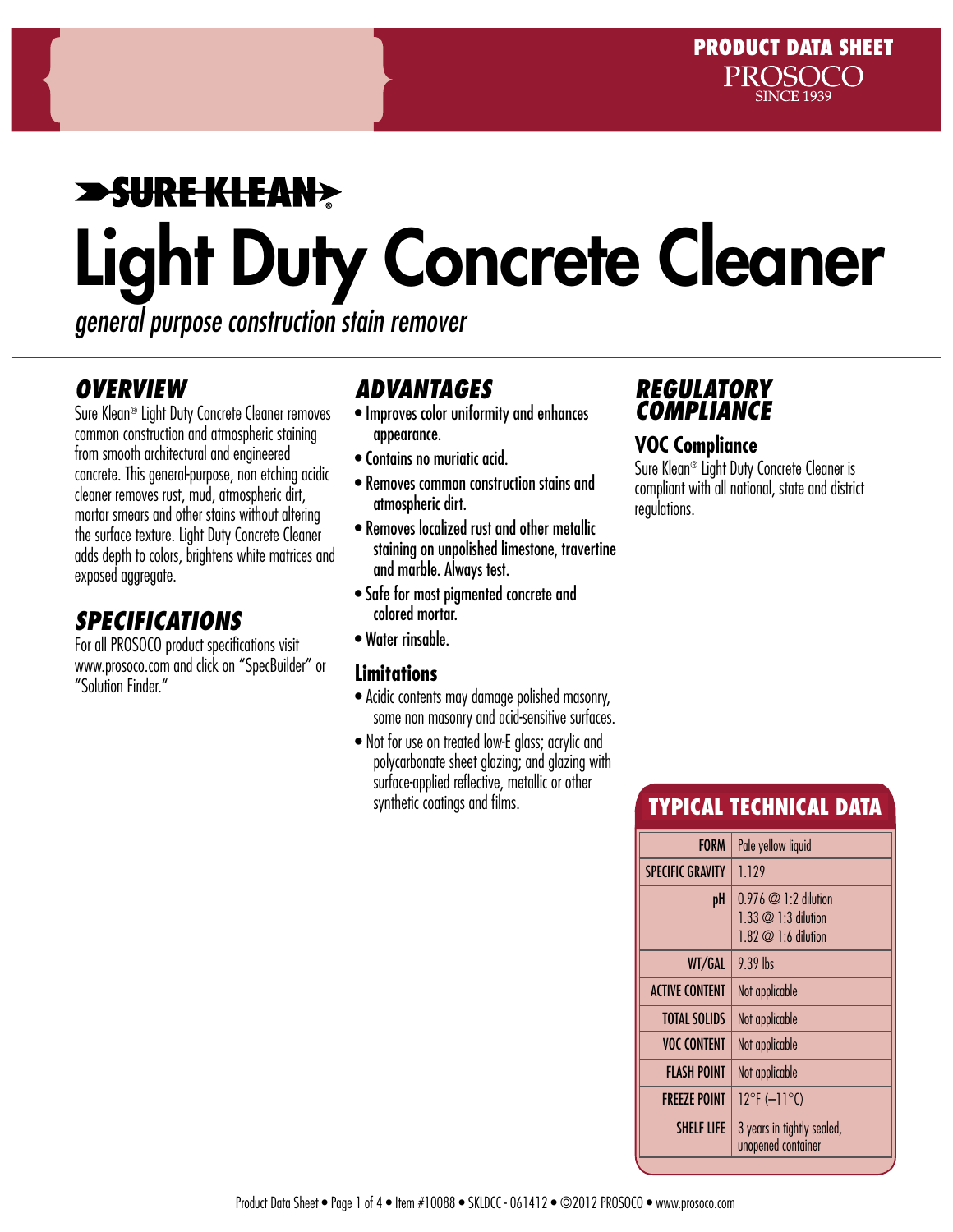# **>SURE KLEAN>** Light Duty Concrete Cleaner



## *PREPARATION*

Protect people, vehicles, property, metal, painted surfaces, plants and other non masonry materials from product, residue, rinse, splash, wind drift and fumes. When working over traffic, clean when traffic is at a minimum. Protect or divert traffic if necessary.

Clean masonry before installing windows, doors, finished flooring, metal fixtures, hardware, light fixtures, roofing materials and other non masonry items. If already installed, protect with polyethylene before application. Sure Klean® Strippable Masking is appropriate for use with this product to protect windows.

All caulking and sealant materials should be in **ALWAYS TEST**<br>place and thoroughly cured before cleaning.

Protect wall cavities during construction to prevent rainwater saturation and related staining. Let newly constructed surfaces dry and cure thoroughly before cleaning. Excessive moisture may mobilize staining and cause unsatisfactory cleaning results.

Construction soiling and mortar residues on new brick and tile surfaces clean most effectively if the cleaning is done within 14–28 days of installation. Mortar and grout smears left on the surface longer result in a more difficult clean down and may cause undesirable results. Cleaning

high-strength mortar/ grout within seven days improves results.

#### **Surface and Air Temperatures**

Do not apply when temperature is below freezing or will be overnight. If freezing conditions exist before application, let the surface thaw.

### **Equipment**

Apply with a soft-fiber, tampico masonry washing brush or with low-pressure spray (50 psi max) equipment fitted with acid-resistant hoses and gaskets. Do not use pressure spray above 50 psi. This drives the cleaner into the surface, making rinse difficult. May cause stains. Do not atomize.

ALWAYS TEST a small area of each surface to confirm suitability and desired results before starting overall application. Test with the same equipment, recommended surface preparation and application procedures planned for general application.

Rinse with enough water and pressure to flush spent cleaner and dissolved soiling from the masonry surface and surface pores without damage. Inadequate rinsing leaves residues which may stain the cleaned surface.

Masonry-washing equipment generating 400–1000 psi with a water flow rate of 6–8 gallons per minute is the best water/pressure combination for rinsing porous masonry. Use a 15–45° fan spray tip. Heated water  $(150-180^{\circ}$ F; 65–82 $^{\circ}$ C) may improve cleaning efficiency. Use adjustable equipment for reducing water flow-rates and rinsing pressure as needed for sensitive surfaces.

Rinsing pressures greater than 1000 psi and fan spray tips smaller than  $15^\circ$  may permanently damage sensitive masonry. Water flow-rates less than 6 gallons per minute may reduce cleaning productivity and contribute to uneven cleaning results.

### **Storage and Handling**

Store in a cool, dry place with adequate ventilation. Always seal container after dispensing. Do not alter or mix with other chemicals. Published shelf life assumes upright storage of factory-sealed containers in a dry place. Maintain temperature of 45–100°F (7–38°C). Do not double stack pallets. Dispose of unused product and container in accordance with local, state and federal regulations.

| Recommended for these substrates. Always test.<br>Coverage is in sq.ft./m. per gallon of concentrate.                                                                                                                                  |                                                                                  |                                 |                                   |
|----------------------------------------------------------------------------------------------------------------------------------------------------------------------------------------------------------------------------------------|----------------------------------------------------------------------------------|---------------------------------|-----------------------------------|
| <b>Substrate</b>                                                                                                                                                                                                                       | Type                                                                             | Use?                            | Coverage                          |
| Architectural<br><b>Concrete Block</b>                                                                                                                                                                                                 | <b>Burnished</b><br>Smooth<br>Split-faced<br>Ribbed                              | yes<br>yes<br>yes<br>yes        | 300-400 sq.ft.<br>28-37 sq.m.     |
| Concrete                                                                                                                                                                                                                               | <b>Brick</b><br>Tile<br><b>Precast Panels</b><br><b>Privers</b><br>Cast-in-place | yes<br>yes<br>yes<br>yes<br>yes | 300-600 sq.ft.<br>28-56 sq.m.     |
| <b>Fired Clay</b>                                                                                                                                                                                                                      | Brick <sup>+</sup><br>Tile<br>Terra Cotta<br>Pavers <sup>+</sup>                 | yes<br>no<br>no<br>yes          | 300-400 sq.ft.<br>28-37 sq.m.     |
| Marble,<br>Travertine,<br>Limestone                                                                                                                                                                                                    | Polished                                                                         | no                              | not applicable                    |
|                                                                                                                                                                                                                                        | Unpolished                                                                       | $\ast$                          | 300-600 sq.ft.<br>$28 - 56$ sq.m. |
| <b>Granite</b>                                                                                                                                                                                                                         | Polished                                                                         | yes                             | 300-500 sq.ft.<br>$28 - 46$ sq.m. |
|                                                                                                                                                                                                                                        | <b>Unpolished</b>                                                                | yes                             | 300-500 sq.ft.<br>28-46 sq.m.     |
| <b>Sandstone</b>                                                                                                                                                                                                                       | Unpolished                                                                       | yes                             | 300-400 sq.ft.<br>$28 - 37$ sq.m. |
| Slate                                                                                                                                                                                                                                  | Unpolished                                                                       | yes                             | 300-500 sq.ft.<br>28-46 sq.m.     |
| *Sure Klean® 600, 101 Lime Solvent or Vana Trol® may be more suitable.<br>*Removes localized rust and other metallic staining.<br>Always test to ensure desired results.<br>Coverage estimates depend on surface texture and porosity. |                                                                                  |                                 |                                   |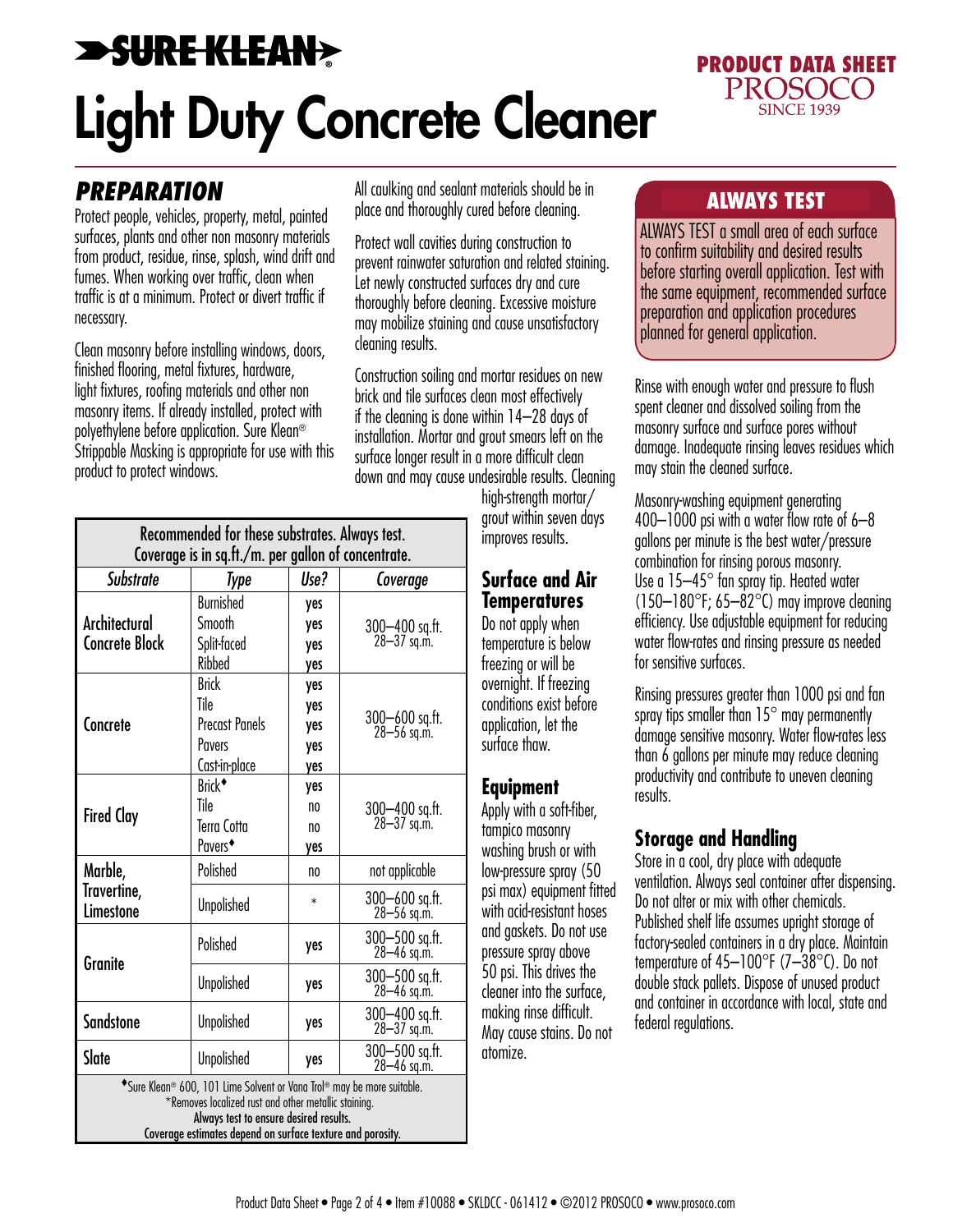# **SURE KLEAN>** Light Duty Concrete Cleaner



### *APPLICATION*

Before use, read "Preparation" and "Safety Information."

ALWAYS TEST each type of surface and each type of stain for suitability, dilution rates and desired results before overall application. Test using the following application instructions. Let surface dry thoroughly before inspection.

### **Dilution**

Testing will indicate the proper dilution. Always pour cold water into empty bucket first, then carefully add product. Never use hot water. Handle in polypropylene buckets only. Acidic materials and fumes attack metal. Recommended dilutions for use on precast, monolithic and "unit" concrete surfaces:

*Exposed Aggregate*

Removal of retarder, efflorescence, etc. 1 part concentrate : 2 parts water

#### *Form-Finished Concrete*

Rough-texture: 1 part concentrate : 2 parts water Standard finish: 1 part concentrate : 3 parts water

*Cast Simulated Stone* 1 part concentrate : 3 parts water

*Concrete Block, Slump Brick* 1 part concentrate : 3 parts water

*Architectural Smooth-Finished Concrete* 1 part concentrate : 6 parts water

### **Coverage Rates**

When calculating the volume of cleaner required for porous, textured surfaces, assume 50 square feet per gallon of prepared cleaner. For dense, smooth surfaces, assume up to 150 square feet per gallon of prepared cleaner. The coverage rate chart assumes an average coverage rate of 100 square feet per gallon of prepared cleaner.

### **Application Instructions**

Multiple applications may etch acid-sensitive surfaces.

- 1. Working from the bottom to the top, always prewet surface with fresh water. When cleaning vertical surfaces, keep lower areas wet to avoid streaks.
- 2. Apply cleaner directly to surface with recommended masonry brush or low-pressure spray.
- 3. Let cleaner stay on the surface for 3–5 minutes or until stains are gone. If treated surfaces are left unattended, keep people away from the cleaner.
- 4. Reapply cleaner and rinse thoroughly with fresh water, working from the bottom to the top, to get all residues off the surface. If pressure rinsing equipment is not available, brush the surface while rinsing with clean water.

### **Cleanup**

Clean tools and equipment using fresh water.

### Best practices

Clean masonry before installing windows, doors, finished flooring, metal fixtures, hardware, light fixtures, roofing materials and other non masonry items.

Protect wall cavities during construction to prevent rainwater saturation and related staining. Let newly constructed surfaces dry and cure thoroughly before cleaning. Excessive moisture may mobilize staining and cause unsatisfactory cleaning results.

Apply with a soft-fibered, tampico masonry washing brush or with low-pressure spray equipment fitted with acid-resistant hoses and gaskets. Do not use pressure spray above 50 psi, as this drives the cleaner into the surface, making rinse difficult.

Rinse with enough water and pressure to flush spent cleaner and dissolved soiling from the masonry surface and surface pores without damage. Inadequate rinsing leaves residues which may stain the cleaned surface.

Never go it alone. For problems or questions, contact your local PROSOCO distributor or field representative. Or call PROSOCO technical Customer Care toll-free at 800-255-4255.